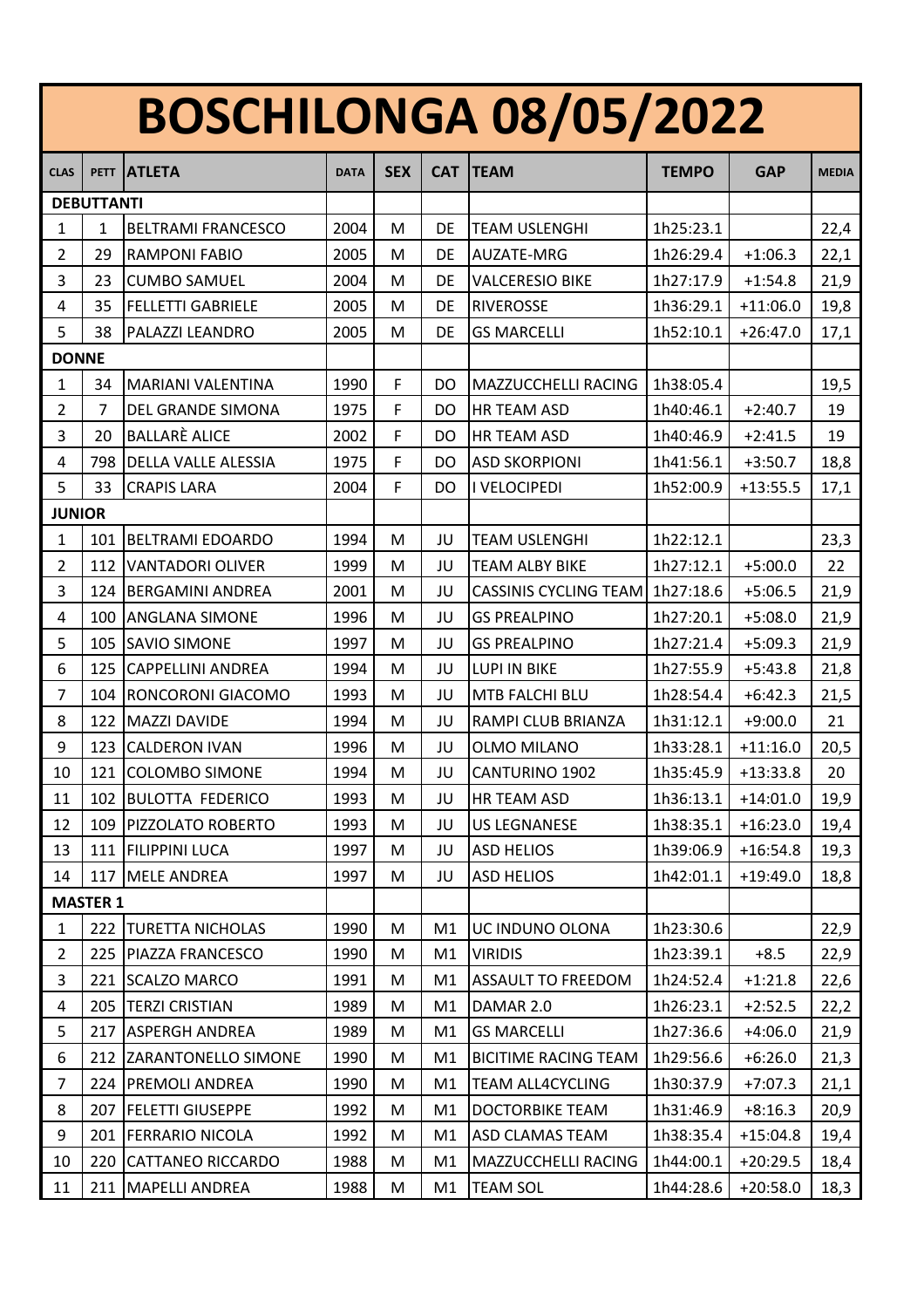| 12              |                 | 223 BORRIELLO DANIELE         | 1992 | M | M1             | <b>LUPI IN BIKE</b>          | 2h00:38.3 | $+37:07.7$ | 15,9 |
|-----------------|-----------------|-------------------------------|------|---|----------------|------------------------------|-----------|------------|------|
| <b>MASTER 2</b> |                 |                               |      |   |                |                              |           |            |      |
| 1               | 387             | SPANÒ SIMONE                  | 1984 | M | M <sub>2</sub> | <b>ROSSE</b>                 | 1h23:40.4 |            | 22,9 |
| $\overline{2}$  | 381             | <b>BARBATO ALBERTO</b>        | 1987 | M | M <sub>2</sub> | LOMB                         | 1h23:45.1 | $+4.7$     | 22,9 |
| 3               | 401             | <b>GROTTI MARCO</b>           | 1987 | M | M <sub>2</sub> | <b>ASD TEAM VIPER TICINO</b> | 1h26:55.1 | $+3:14.7$  | 22   |
| 4               | 404             | <b>STECCHINI BENITO</b>       | 1986 | M | M <sub>2</sub> | <b>ASD ARCISATE</b>          | 1h27:52.6 | $+4:12.2$  | 21,8 |
| 5               | 390             | <b>ZANQUOGHI ANDREA</b>       | 1983 | M | M <sub>2</sub> | <b>ASD GARLASCHESE</b>       | 1h28:08.9 | $+4:28.5$  | 21,7 |
| 6               | 389             | <b>TOSI MARCO</b>             | 1984 | M | M <sub>2</sub> | <b>ASD TEAM VIPER TICINO</b> | 1h29:11.6 | $+5:31.2$  | 21,5 |
| 7               | 402             | <b>CAPELLI FULVIO</b>         | 1986 | M | M <sub>2</sub> | HR TEAM ASD                  | 1h33:43.4 | $+10:03.0$ | 20,4 |
| 8               | 405             | <b>CROSARA MANUEL</b>         | 1983 | M | M <sub>2</sub> | <b>RAM BIKE</b>              | 1h35:21.9 | $+11:41.5$ | 20,1 |
| 9               | 406             | <b>PIOTTI ALESSANDRO</b>      | 1983 | M | M <sub>2</sub> | <b>FUNTOS BIKE</b>           | 1h50:08.4 | $+26:28.0$ | 17,4 |
| 10              | 386             | <b>RUBINO GUIDO</b>           | 1983 | M | M <sub>2</sub> | <b>ASD COMPACT TEAM</b>      | 1h53:21.1 | $+29:40.7$ | 16,9 |
| 11              | 383             | <b>DIMAGLI ROSARIO</b>        | 1983 | M | M <sub>2</sub> | MTB BIKERS ERCHIE            | 1h56:33.1 | $+32:52.7$ | 16,4 |
|                 | <b>MASTER 3</b> |                               |      |   |                |                              |           |            |      |
| $\mathbf{1}$    | 575             | PASQUALI FABIO                | 1978 | M | M3             | AMICI ACSI CICLISMO BS       | 1h20:29.6 |            | 23,8 |
| $\overline{2}$  | 562             | <b>GRECO ROSARIO</b>          | 1981 | M | M <sub>3</sub> | <b>VELO CLUB CAPRIASCA</b>   | 1h21:18.1 | $+48.5$    | 23,6 |
| 3               | 598             | <b>D'AMBROS GIANLUCA</b>      | 1980 | M | M <sub>3</sub> | UC INDUNO OLONA              | 1h21:27.6 | $+58.0$    | 23,5 |
| 4               | 589             | MISURACA ANDREA               | 1978 | M | M <sub>3</sub> | <b>GS MARCELLI</b>           | 1h21:32.6 | $+1:03.0$  | 23,5 |
| 5               | 600             | <b>QUARTA ALBINO</b>          | 1982 | M | M <sub>3</sub> | <b>BICI BIKE 93</b>          | 1h23:25.4 | $+2:55.8$  | 23   |
| 6               | 596             | <b>BRUSCHI GIANLUCA</b>       | 1979 | M | M <sub>3</sub> | LOMB                         | 1h23:37.4 | $+3:07.8$  | 22,9 |
| 7               | 561             | COLOMBO CLAUDIO               | 1979 | M | M <sub>3</sub> | HR TEAM ASD                  | 1h25:39.9 | $+5:10.3$  | 22,4 |
| 8               | 576             | <b>BRUSCHI STEFANO</b>        | 1982 | M | M <sub>3</sub> | LOMB                         | 1h25:48.1 | $+5:18.5$  | 22,3 |
| 9               | 587             | <b>CRAPIS JIMMY</b>           | 1982 | M | M <sub>3</sub> | UC INDUNO OLONA              | 1h26:06.4 | $+5:36.8$  | 22,2 |
| 10              | 584             | <b>POLLIN GABRIELE</b>        | 1980 | M | M <sub>3</sub> | <b>TEAM GREEN BIKE</b>       | 1h28:13.4 | $+7:43.8$  | 21,7 |
| 11              | 583             | <b>MAFFIOLETTI GIAMPIETRO</b> | 1979 | M | M <sub>3</sub> | <b>ASD HELIOS</b>            | 1h28:13.6 | $+7:44.0$  | 21,7 |
| 12              | 564             | <b>PICCIONE MIMMO</b>         | 1982 | M | M <sub>3</sub> | <b>AMATORI VELO LAINATE</b>  | 1h28:56.4 | $+8:26.8$  | 21,5 |
| 13              |                 | 571 PEREGO LUCA               | 1981 | M | M <sub>3</sub> | <b>SC CRENNESE</b>           | 1h28:57.4 | $+8:27.8$  | 21,5 |
| 14              |                 | 594 CHIESA MARCO              | 1978 | M | M3             | <b>FUNTOS BIKE</b>           | 1h32:45.4 | $+12:15.8$ | 20,6 |
| 15              | 582             | <b>CAUTERUCCIO ANDREA</b>     | 1979 | M | M3             | <b>TEAM PRO-PATRIA</b>       | 1h35:00.1 | $+14:30.5$ | 20,2 |
| 16              |                 | 588 ESPOSITO ROBERTO          | 2008 | M | M3             | HR TEAM ASD                  | 1h35:30.4 | $+15:00.8$ | 20,1 |
| 17              | 603             | <b>CUTRI FRANCESCO</b>        | 1979 | M | M3             | <b>SC CASSANESE</b>          | 1h35:35.4 | $+15:05.8$ | 20   |
| 18              |                 | 595 FUMAGALLI CLAUDIO         | 1980 | M | M <sub>3</sub> | <b>RAM BIKE</b>              | 1h37:05.6 | $+16:36.0$ | 19,7 |
| 19              | 599             | <b>BAMFILUCA</b>              | 1979 | M | M <sub>3</sub> | LUPI IN BIKE                 | 1h42:33.1 | $+22:03.5$ | 18,7 |
| 20              | 601             | <b>CARCANO ANDREA</b>         | 1979 | M | M3             | <b>TRYLOGY ASD</b>           | 1h44:54.6 | $+24:25.0$ | 18,3 |
| 21              | 569             | <b>GIAVARINI EMANUELE</b>     | 1980 | M | M <sub>3</sub> | <b>FRT</b>                   | 1h45:23.9 | $+24:54.3$ | 18,2 |
|                 | <b>MASTER 4</b> |                               |      |   |                |                              |           |            |      |
| $\mathbf{1}$    | 748             | <b>TACCHINARDI GABRIELE</b>   | 1973 | M | M4             | <b>BIKE E RUN CREMA</b>      | 1h19:28.1 |            | 24,1 |
| $\overline{2}$  | 799             | <b>BALLABIO DAVIDE</b>        | 1973 | M | M4             | <b>UC FIGINESE</b>           | 1h21:19.6 | $+1:51.5$  | 23,6 |
| 3               | 743             | <b>GIAMPÀ SALVATORE</b>       | 1974 | M | M4             | HR TEAM ASD                  | 1h21:24.6 | $+1:56.5$  | 23,5 |
| $\overline{a}$  | 742             | <b>GIACOMETTI ALESSIO</b>     | 1976 | M | M4             | <b>ASD SKORPIONI</b>         | 1h23:59.4 | $+4:31.3$  | 22,8 |
| 5               | 765             | <b>COLOMBO ISACCO</b>         | 1975 | M | M4             | HR TEAM ASD                  | 1h24:33.1 | $+5:05.0$  | 22,7 |
| 6               | 772             | <b>FIORE SIMONE</b>           | 1973 | M | M4             | <b>CASSINIS CYCLING TEAM</b> | 1h25:49.6 | $+6:21.5$  | 22,3 |
| 7               | 757             | <b>MARMORALE MASSIMO</b>      | 1975 | M | M4             | TEAM BENINI NOVARA           | 1h25:52.4 | $+6:24.3$  | 22,3 |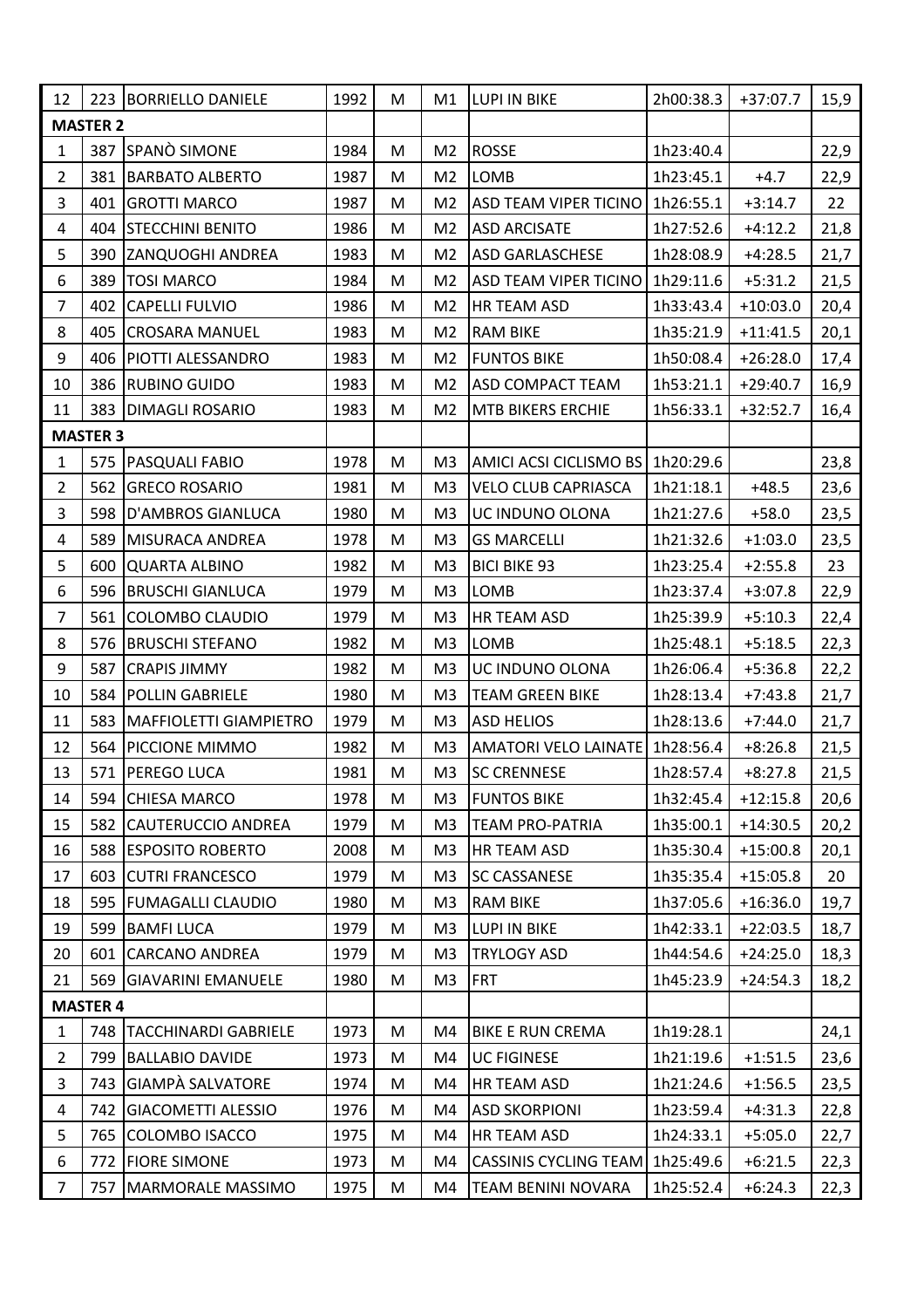| 8              | 778             | <b>BONORA MORENO</b>        | 1975 | M | M4             | <b>GS PREALPINO</b>         | 1h26:23.1 | $+6:55.0$  | 22,2 |
|----------------|-----------------|-----------------------------|------|---|----------------|-----------------------------|-----------|------------|------|
| 9              | 783             | <b>SCHIROSI AUGUSTO</b>     | 1973 | M | M4             | <b>GS PREALPINO</b>         | 1h26:23.1 | $+6:55.0$  | 22,2 |
| 10             | 745             | <b>SARTO FRANCESCO</b>      | 1973 | M | M4             | HR TEAM ASD                 | 1h26:35.9 | $+7:07.8$  | 22,1 |
| 11             | 746             | <b>SARTO VALERIO</b>        | 1973 | M | M4             | HR TEAM ASD                 | 1h26:36.4 | $+7:08.3$  | 22,1 |
| 12             | 747             | <b>VECCHIO DAVIDE</b>       | 1977 | M | M4             | <b>AGRATE CONTURBIA</b>     | 1h26:41.1 | $+7:13.0$  | 22,1 |
| 13             | 800             | <b>DAMIOLI NORBERTO</b>     | 1975 | M | M4             | <b>COMOLAKE TEAM</b>        | 1h27:13.9 | $+7:45.8$  | 22   |
| 14             | 789             | <b>GUERINI ANDREA</b>       | 1974 | M | M4             | <b>BICITIME RACING TEAM</b> | 1h29:37.1 | $+10:09.0$ | 21,4 |
| 15             | 786             | <b>QUINTAVALLE LIVIO</b>    | 1976 | M | M4             | <b>SPEED WHEEL</b>          | 1h29:58.6 | $+10:30.5$ | 21,3 |
| 16             | 777             | <b>LONGONI FABRIZIO</b>     | 1977 | M | M4             | <b>US PEDALE ARCORESE</b>   | 1h30:22.6 | $+10:54.5$ | 21,2 |
| 17             | 768             | <b>CAPPATO SAMUELE</b>      | 1973 | M | M4             | <b>ASD SKORPIONI</b>        | 1h32:02.6 | $+12:34.5$ | 20,8 |
| 18             | 792             | <b>MASSARENTI MARCO</b>     | 1976 | M | M4             | MTB OLEGGIO                 | 1h32:03.9 | $+12:35.8$ | 20,8 |
| 19             | 794             | <b>NETTUNA IVAN</b>         | 1975 | M | M4             | <b>GS MARCELLI</b>          | 1h35:15.4 | $+15:47.3$ | 20,1 |
| 20             | 791             | <b>CAVALLO MARCO</b>        | 1973 | M | M4             | SAV 95 ANNI VERDI           | 1h36:03.6 | $+16:35.5$ | 19,9 |
| 21             | 749             | <b>ANGIONI MARCO</b>        | 1977 | M | M4             | <b>FRT</b>                  | 1h43:00.6 | $+23:32.5$ | 18,6 |
| 22             | 793             | <b>ZUCCHI DAVIDE</b>        | 1976 | M | M4             | <b>GB JUNIOR TEAM</b>       | 1h44:19.3 | $+24:51.2$ | 18,4 |
| 23             | 795             | <b>PEVERI ALESSANDRO</b>    | 1976 | M | M4             | <b>PARCHI</b>               | 1h46:51.6 | $+27:23.5$ | 17,9 |
| 24             | 766             | <b>RUFFOTTO ANDREA</b>      | 1976 | M | M4             | NOVO TEAM                   | 1h46:53.8 | $+27:25.7$ | 17,9 |
| 25             | 788             | PORTA GIANLUCA              | 1975 | M | M4             | <b>GB JUNIOR TEAM</b>       | 1h49:50.4 | $+30:22.3$ | 17,4 |
| 26             | 797             | VASCO ANTONIO               | 1975 | M | M4             | ASD GIO'N'DENT              | 1h50:05.6 | $+30:37.5$ | 17,4 |
| 27             | 787             | <b>GUALDONI EMANUELE</b>    | 1974 | M | M4             | <b>ASD JUNIOR TEAM</b>      | 1h51:23.3 | $+31:55.2$ | 17,2 |
| 28             | 796             | <b>SCARDAMAGLIO TEODORO</b> | 1973 | M | M4             | LUPI IN BIKE                | 1h54:32.8 | $+35:04.7$ | 16,7 |
| 29             | 790             | <b>COLOMBO ANDREA</b>       | 1977 | M | M4             | <b>ASD SKORPIONI</b>        | 2h09:44.8 | $+50:16.7$ | 14,7 |
|                | <b>MASTER 5</b> |                             |      |   |                |                             |           |            |      |
| $\mathbf{1}$   | 927             | MONETTA ALESSANDRO          | 1971 | M | M5             | <b>TEAM USLENGHI</b>        | 1h23:35.1 |            | 22,9 |
| $\overline{2}$ | 962             | <b>SARIGU CLAUDIO</b>       | 1969 | M | M <sub>5</sub> | <b>TEAM OLIVETO</b>         | 1h23:46.9 | $+11.8$    | 22,9 |
| 3              | 925             | <b>CARLIN SANDRO</b>        | 1968 | M | M <sub>5</sub> | <b>MTB EVALOON</b>          | 1h25:14.1 | $+1:39.0$  | 22,5 |
| 4              |                 | 1117 DELL'ANGELO MARCO      | 1971 | M | M <sub>5</sub> | <b>GS MARCELLI</b>          | 1h25:14.4 | $+1:39.3$  | 22,5 |
| 5              | 965             | <b>CIOCCA IVAN</b>          | 1972 | M | M5             | <b>D'ORTA</b>               | 1h25:14.9 | $+1:39.8$  | 22,5 |
| 6              | 956             | <b>CAPELLI DARIO</b>        | 1969 | M | M5             | AMICI DI ANNABELLA          | 1h25:15.9 | $+1:40.8$  | 22,5 |
| 7              | 961             | <b>GARAVAGLIA MAURO</b>     | 1972 | M | M <sub>5</sub> | <b>MX PROJECT</b>           | 1h26:11.9 | $+2:36.8$  | 22,2 |
| 8              | 966             | <b>LISCIANDRELLO FABIO</b>  | 1972 | M | M5             | <b>TEAM ALBY BIKE</b>       | 1h27:01.9 | $+3:26.8$  | 22   |
| 9              | 940             | <b>COLOMBO LUCA</b>         | 1969 | M | M <sub>5</sub> | <b>ASD SKORPIONI</b>        | 1h27:33.4 | $+3:58.3$  | 21,9 |
| 10             | 960             | <b>BALLOTTA ALBERTO</b>     | 1968 | M | M5             | <b>ASD SKORPIONI</b>        | 1h27:33.9 | $+3:58.8$  | 21,9 |
| 11             |                 | 926   MISURACA FABRIZIO     | 1970 | M | M <sub>5</sub> | <b>GS MARCELLI</b>          | 1h27:44.1 | $+4:09.0$  | 21,8 |
| 12             | 933             | BALLARE GABRIELE            | 1972 | M | M5             | HR TEAM ASD                 | 1h27:48.9 | $+4:13.8$  | 21,8 |
| 13             | 939             | <b>BARBERO RICCARDO</b>     | 1969 | M | M <sub>5</sub> | MTB OLEGGIO                 | 1h28:30.4 | $+4:55.3$  | 21,6 |
| 14             | 931             | <b>TESTA PATRIZIO</b>       | 1968 | M | M <sub>5</sub> | <b>ASD SKORPIONI</b>        | 1h29:52.6 | $+6:17.5$  | 21,3 |
| 15             | 921             | <b>ALBRIZIO PIETRO</b>      | 1970 | M | M5             | LOMB                        | 1h30:46.9 | $+7:11.8$  | 21,1 |
| 16             | 959             | MILANATO VALERIO            | 1968 | M | M <sub>5</sub> | MTB LOMAZZO                 | 1h31:03.1 | $+7:28.0$  | 21   |
| 17             |                 | 1101 CELOZZI BIAGIO         | 1968 | M | M5             | HR TEAM ASD                 | 1h31:09.9 | $+7:34.8$  | 21   |
| 18             | 951             | <b>GALBIATI ANDREA</b>      | 1971 | M | M <sub>5</sub> | LOMB                        | 1h33:33.9 | $+9:58.8$  | 20,5 |
| 19             | 954             | <b>SARTORI WALTER</b>       | 1970 | M | M5             | <b>SC CRENNESE</b>          | 1h34:47.4 | $+11:12.3$ | 20,2 |
| 20             |                 | 934  INGUI' BATTISTA        | 1968 | M | M5             | NEWS CICLISMO               | 1h34:48.6 | $+11:13.5$ | 20,2 |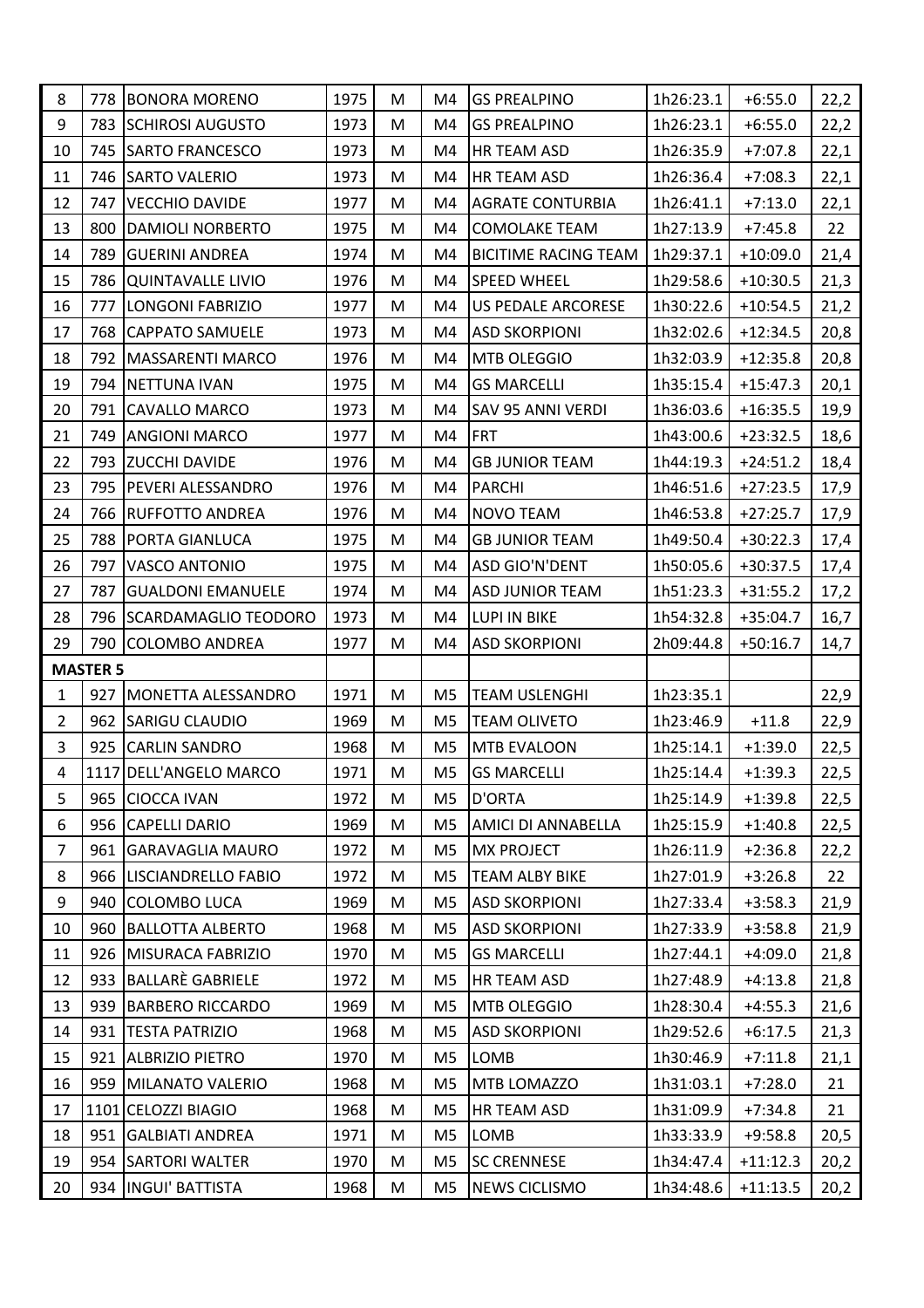| 21             |                  | 963   DI PASCOLI IVAN       | 1970 | M | M5             | <b>USLEGHI TEAM</b>         | 1h34:50.4 | $+11:15.3$ | 20,2 |
|----------------|------------------|-----------------------------|------|---|----------------|-----------------------------|-----------|------------|------|
| 22             |                  | 938   PIATTO ALESSIO        | 1969 | М | M <sub>5</sub> | <b>NOVO TEAM</b>            | 1h35:14.9 | $+11:39.8$ | 20,1 |
| 23             |                  | 924 BUDELLI MATTEO          | 1971 | M | M <sub>5</sub> | <b>SC CRENNESE</b>          | 1h35:47.6 | $+12:12.5$ | 20   |
| 24             | 937              | <b>ZADRA MAURIZIO</b>       | 1968 | M | M <sub>5</sub> | <b>TERNATESE</b>            | 1h42:06.4 | $+18:31.3$ | 18,8 |
| 25             |                  | 964 CANAVESI ROBERTO        | 1970 | M | M <sub>5</sub> | <b>ASD HELIOS</b>           | 1h43:49.9 | $+20:14.8$ | 18,4 |
| 26             |                  | 952   MELGRATI GIANLUIGI    | 1970 | M | M5             | <b>ASD HELIOS</b>           | 1h47:57.1 | $+24:22.0$ | 17,7 |
| 27             |                  | 936   PROVERBIO BRUNO       | 1972 | M | M <sub>5</sub> | <b>TEAM MANETTA ASD</b>     | 1h49:58.9 | $+26:23.8$ | 17,4 |
| 28             |                  | 955 NIPOTI MARCO            | 1968 | M | M5             | <b>TRIATHLON TEAM</b>       | 2h02:07.1 | $+38:32.0$ | 15,7 |
| 29             |                  | 958   PALAZZI LORIS         | 1972 | M | M <sub>5</sub> | <b>GS MARCELLI</b>          | 2h15:41.1 | $+52:06.0$ | 14,1 |
|                | <b>MASTER 6</b>  |                             |      |   |                |                             |           |            |      |
| 1              |                  | 1048 LURAGHI LUCA           | 1967 | M | M6             | <b>USLEGHI TEAM</b>         | 1h22:42.1 |            | 23,2 |
| $\overline{2}$ |                  | 1033 FAPPANI GIANPAOLO      | 1963 | M | M6             | <b>TEAM</b>                 | 1h24:36.9 | $+1:54.8$  | 22,6 |
| 3              |                  | 1045 CIOCCA ROBERTO         | 1966 | M | M6             | <b>ITALO</b>                | 1h24:38.9 | $+1:56.8$  | 22,6 |
| 4              |                  | 1039 IACONELLI SERGIO       | 1964 | M | M <sub>6</sub> | SENZAFRENI MTB              | 1h24:46.4 | $+2:04.3$  | 22,6 |
| 5              |                  | 1041 MANZONI ROBERTO        | 1963 | M | M6             | <b>VAM RACE</b>             | 1h24:54.1 | $+2:12.0$  | 22,6 |
| 6              |                  | 1032 CAZZATO ANTONIO        | 1966 | M | M6             | <b>AUZATE MRG</b>           | 1h24:58.1 | $+2:16.0$  | 22,5 |
| 7              |                  | 1000 CERRUTO CARMELO        | 1967 | M | M6             | HR TEAM ASD                 | 1h25:27.9 | $+2:45.8$  | 22,4 |
| 8              |                  | 1043 MERICO ALVARO          | 1966 | M | M <sub>6</sub> | <b>ASD PASSIONE BICI</b>    | 1h25:32.4 | $+2:50.3$  | 22,4 |
| 9              |                  | 1020 ALUNNO DANILO          | 1966 | M | M6             | <b>WILDPIGS CREW</b>        | 1h26:03.9 | $+3:21.8$  | 22,3 |
| 10             |                  | 1116 MIGLIORIN SILVANO      | 1964 | M | M6             | UC INDUNO OLONA             | 1h28:53.9 | $+6:11.8$  | 21,5 |
| 11             |                  | 1006 CASERTA LORENZO        | 1966 | M | M6             | HR TEAM ASD                 | 1h28:59.4 | $+6:17.3$  | 21,5 |
| 12             |                  | 1038 MANTUANO SILVIO        | 1963 | M | M6             | <b>COMOLAKE TEAM</b>        | 1h29:47.1 | $+7:05.0$  | 21,3 |
| 13             |                  | 1005 BERTI MAURO            | 1967 | M | M <sub>6</sub> | HR TEAM ASD                 | 1h31:05.6 | $+8:23.5$  | 21   |
| 14             |                  | 1034 GRISETTI ALBERTO       | 1966 | M | M6             | KILOMETROZERO BOYS          | 1h33:19.6 | $+10:37.5$ | 20,5 |
| 15             |                  | 1030 ARRIGONI GIANLUIGI     | 1967 | M | M6             | <b>TEAM BENINI NOVARA</b>   | 1h34:07.6 | $+11:25.5$ | 20,3 |
| 16             |                  | 1002 FORZANI CARLO          | 1966 | M | M6             | <b>AGRATE CONTURBIA</b>     | 1h35:02.1 | $+12:20.0$ | 20,2 |
| 17             |                  | 1114 MUSCA CARMELO          | 1963 | M | M6             | <b>AGRATE CONTURBIA</b>     | 1h35:13.9 | $+12:31.8$ | 20,1 |
| 18             |                  | 1046 GHIRARDO MASSIMO       | 1967 | M | M6             | HR TEAM ASD                 | 1h35:14.4 | $+12:32.3$ | 20,1 |
| 19             |                  | 1040 CAVALLO ALESSANDRO     | 1967 | M | M6             | <b>BICITIME RACING TEAM</b> | 1h36:05.6 | $+13:23.5$ | 19,9 |
| 20             |                  | 1008 PINI MASSIMO           | 1966 | M | M6             | <b>DIABOBIKE TEAM</b>       | 1h36:54.4 | $+14:12.3$ | 19,8 |
| 21             |                  | 1014 ZINNI UMBERTO          | 1963 | M | M6             | <b>TORREVILLA BIKE</b>      | 1h37:45.1 | $+15:03.0$ | 19,6 |
| 22             |                  | 1003 SAIBENI GIUSEPPE       | 1966 | M | M <sub>6</sub> | <b>MTB EVALOON</b>          | 1h37:52.6 | $+15:10.5$ | 19,6 |
| 23             |                  | 1035 MINETTI ANDREA         | 1966 | M | M6             | CARISOLO                    | 1h41:16.6 | $+18:34.5$ | 18,9 |
| 24             |                  | 1004 MASCIOCCHI ROBERTO     | 1964 | М | M6             | <b>BIKE TEAM SEREGNO</b>    | 1h43:04.6 | $+20:22.5$ | 18,6 |
| 25             |                  | 1042 BURANI GIOVANNI        | 1966 | M | M6             | LUPI IN BIKE                | 1h43:46.6 | $+21:04.5$ | 18,5 |
| 26             |                  | 1044 MORONI GIAMPIERO       | 1963 | M | M <sub>6</sub> | <b>ASD SKORPIONI</b>        | 1h44:37.6 | $+21:55.5$ | 18,3 |
| 27             |                  | 1037 RABONI LUCA            | 1967 | M | M6             |                             | 1h49:32.1 | $+26:50.0$ | 17,5 |
| 28             |                  | 1049 TREZZI ROBERTO         | 1966 | M | M6             | <b>ASD JUNIOR TEAM</b>      | 1h54:14.6 | $+31:32.5$ | 16,8 |
|                | <b>MASTER 7+</b> |                             |      |   |                |                             |           |            |      |
| $\mathbf{1}$   | 46               | <b>GARGANTINI GIANCARLO</b> | 1962 | M | $M7+$          | TRIANGOLO LARIANO           | 1h26:12.6 |            | 22,2 |
| $\overline{2}$ | 41               | PIROZZINI LUCIO             | 1952 | M | $M7+$          | <b>AUZATE MRG</b>           | 1h26:44.4 | $+31.8$    | 22,1 |
| 3              | 27               | <b>GIPPONI MARCO</b>        | 1962 | M |                | M7+ BIKE E RUN CREMA        | 1h28:32.1 | $+2:19.5$  | 21,6 |
| 4              | 40               | <b>FACCHINI CLAUDIO</b>     | 1958 | M |                | M7+ AUZATE MRG              | 1h29:26.4 | $+3:13.8$  | 21,4 |